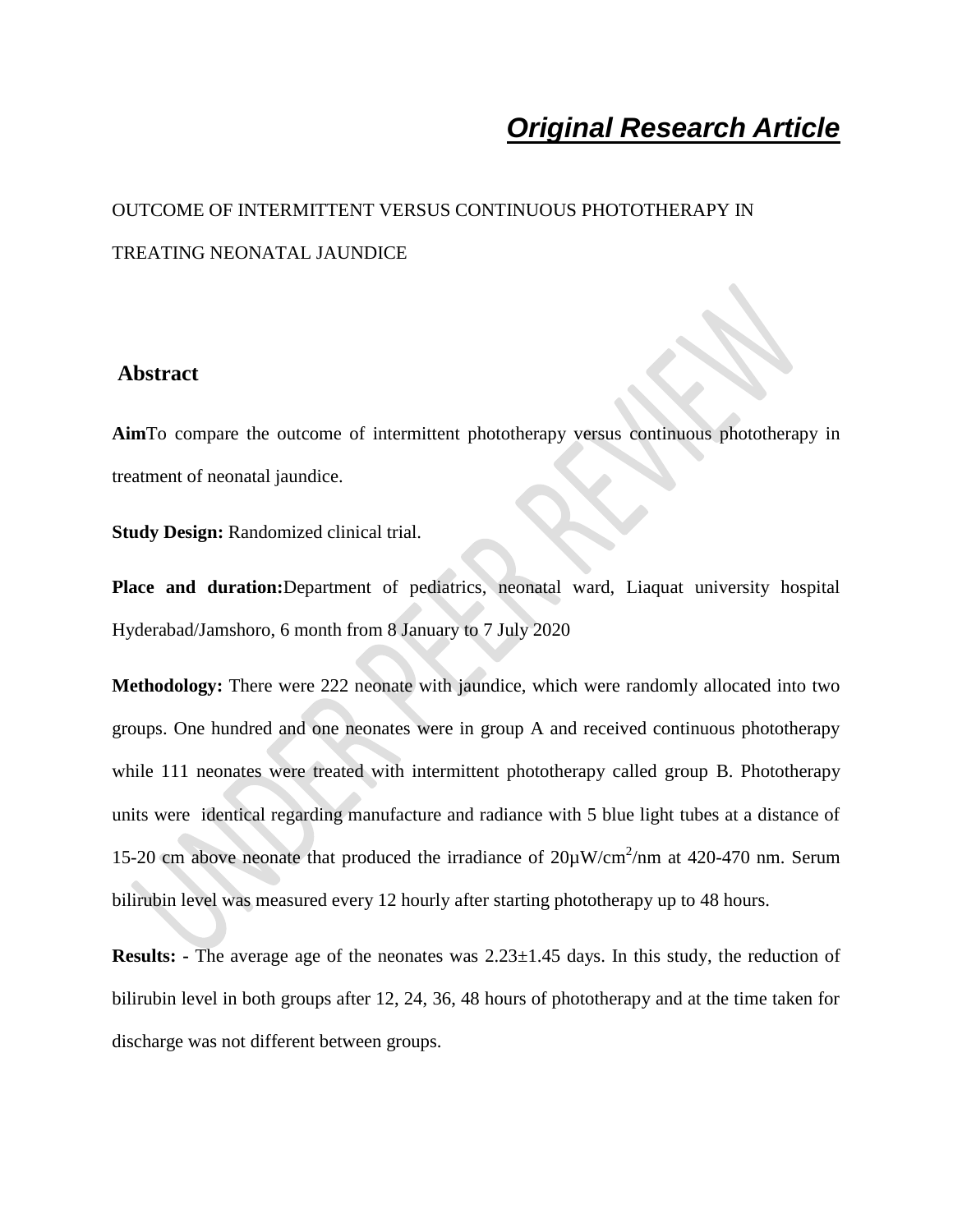**Conclusion**: Intermittent and continuous phototherapies were found to be equally effective. Because of its additional benefits, intermittent phototherapy can be adopted as a routine procedure instead of continuous phototherapy in neonatal care units, however, it needs to be confirmed by large scale RCTs.

**Key Words: I**ntermittent phototherapy, Continuous phototherapy, Neonatal jaundice. Neonatal Ward,

#### **Introduction:**

Yellow discoloration of skin and sclera that resulted from accumulation of un-conjugated bilirubin in underlying skin and mucosal membrane usually affects 60% of term and 80% of preterm neonates during the first week of life. It is a commonest clinical condition that require medical attention to prevent unusual consequences i.e. neurotoxicity [**Error! Bookmark not defined.**] .In a local report in 2010, about 39.7 babies per 1000 live birth had neonatal jaundice <sup>.[3]</sup> Normally bilirubin production in neonates is 6-8 mg/kg i.e. two times higher than adults, but due to insufficiency of conjugate enzyme, the level of non-conjugate bilirubin becomes high over certain period of time, this level improves steadily. High levelsof bilirubin can cause neurotoxicity i.e. kernicterus, cognitive impairment, muscle tone disorder, deafness and sometimes death.<sup>[4]</sup>

As for the prevention of neurotoxicity, there are several methods to treat hyper-bilirubinemia but phototherapy is widely used method. After being checked for jaundice and total bilirubin determination through clinical and laboratory investigation, one can go through phototherapy either continuous or intermittent approach $(5)$ .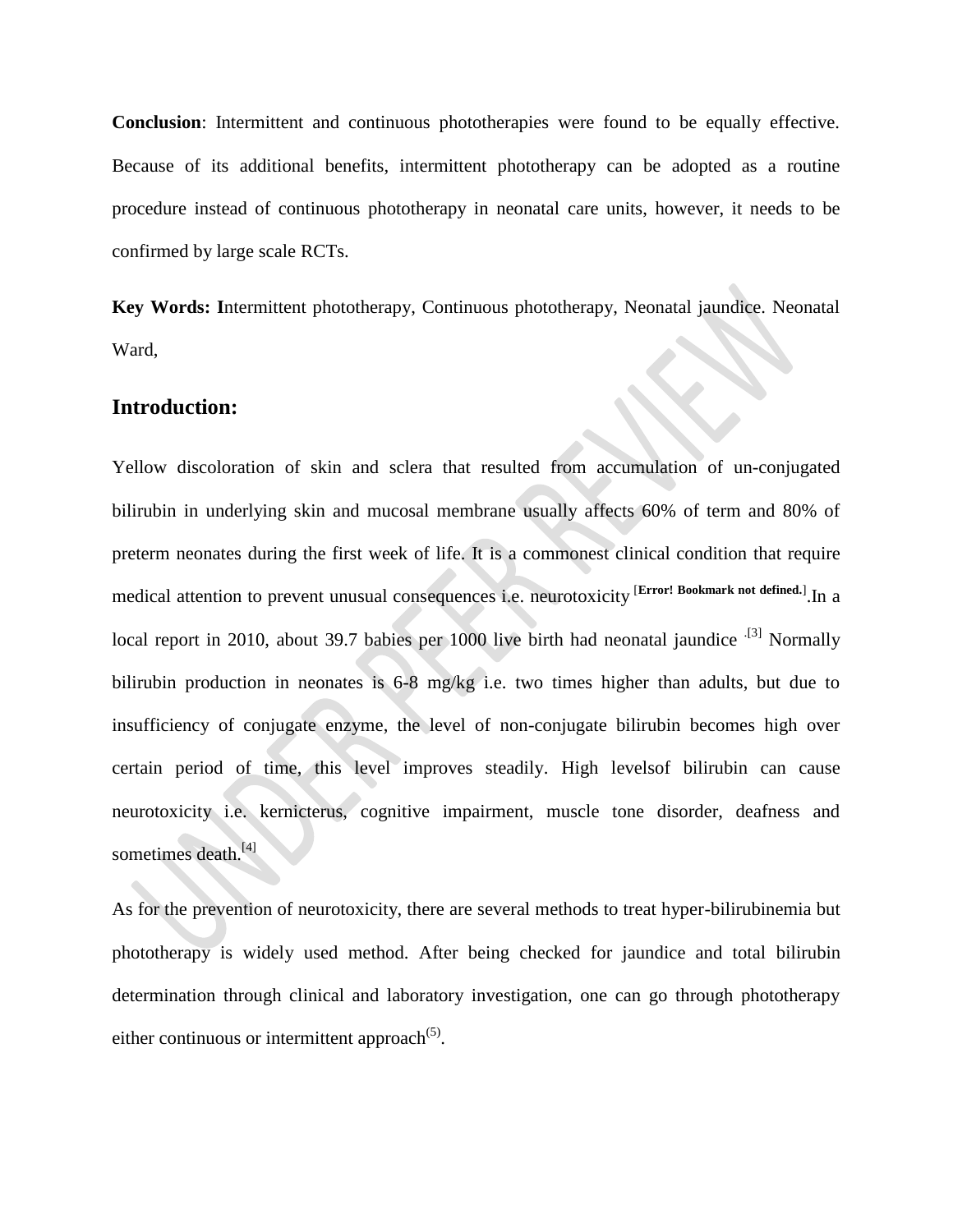Usually continuous phototherapy is routinely used but it causes separation of mother and infant, interference of breast feeds and increased risk of adverse effects i.e. skin rash, insensible losses, retinal damage, hyperthermia and increased intestinal flow. $^{(6)}$ 

Beside the potential harms and concerns regarding phototherapy, intermittent approach can produce pleasant and ease, not only for parents and patients but even for hospital staff to accommodate more patients. Despite modification of phototherapy with decrement in light exposure without compromising the efficacy would certainly be advancement over conventional methods. $(7)$ 

The findings of this studymay prove that the intermittent approach of phototherapy may provide benefit over continuous approach because it can help in reduction of hospital stay, staff burden and promotion of breast feeding, however for implementation, the evaluation of this intermittent approach need to be confirmed on large scale.

### **Methodology**

### Operational Definitions:

**Neonatal jaundice:** Neonates that presented after 24 hours of age and <10 days with jaundice but classified as well baby (vitally stable, feeding well.) with their serum un-conjugated bilirubin to be 12.5mg/dl to 18mg/dl.Jaundice of <24 hours is considered pathological and need hospitalization. Jaundice appears for >10 days need further workup and hospitalization.

**Outcome of phototherapy:** It was measured in term of serum bilirubin level after starting phototherapy at 0 hours, 12, 24, 36, 48 hours and on discharge.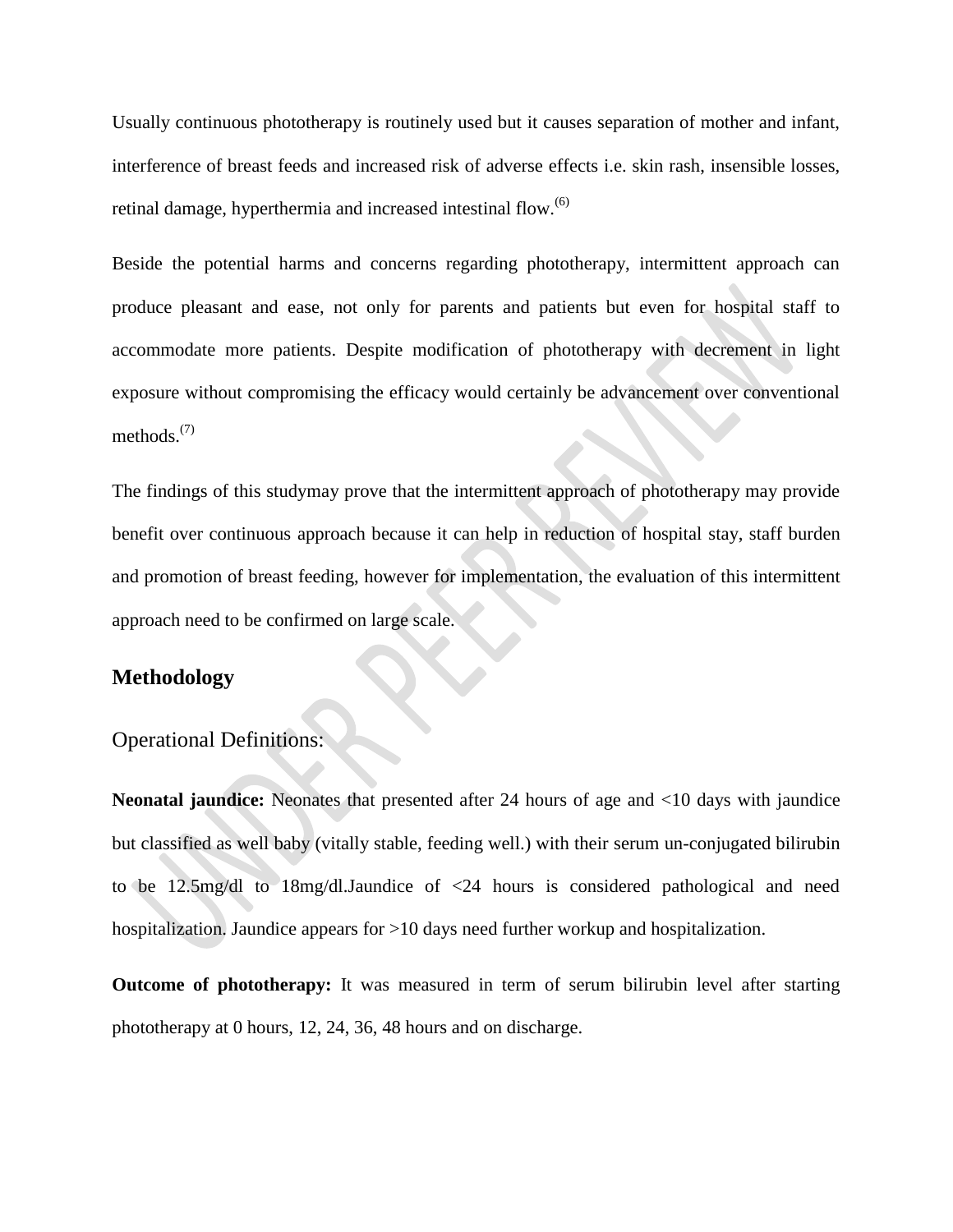This Randomized clinical trial was done by Non-probability, consecutive sampling technique at Department of pediatrics, neonatal ward, Liaquat university hospital Hyderabad/Jamshorofrom 8 January to 7 July 2020 (Total 6 month's duration). The sample size was calculated through openepi.com, sample size calculator with statistics of mean serum bilirubin at discharge in both study groups. Total sample size was 222 with 95% confidence of interval.

Neonate>34 week gestational age weighing 2.1kg to 3.5kg, age 24 hours to 10 days with jaundice were included in the study. Sick neonates with presumed sepsis, dysmorphic babies and neonates with co- morbidities (cardiac, skeletal, renal, etc) were excluded from the study. Neonates having the history of kernicterus and exchange transfusion in siblings or having hemolytic jaundice (Hb<10 mg/dl or Retic count >10 mg/dl) were also excluded from the study.

Data was collected through questionnaire based approach from babies admitted in neonatal ward, fulfilling the inclusion and exclusion criteria. An informed written consent was taken from parents before starting treatment. The neonates were divided into two groups by lottery methods. Group A received Continuous Phototherapy includes 2 hours on and half an hour off for whole day and was outlined as Control Group. Group B was received Intermittent Phototherapy includes 12 hours on and 12 hours off (breast feeding interval of 20-30 minutes is included in off phototherapy interval.

Phototherapy units were identical regarding manufacture and radiance with 5 blue light tubes at a distance of 15-20 cm above neonate that produced the irradiance of  $20\mu\text{W/cm}^2/\text{nm}$  at 420-470 nm. Serum bilirubin level was measured every 12 hourly after starting phototherapy up to 48hours. Blood sample was sent to Liaquat university hospital laboratory and analyzed by lab authorized person working in lab since 3 years. Serum bilirubin level was measured in mg/dl collected by researcher and was noted down on proforma. Routine newborn care, eye pad care,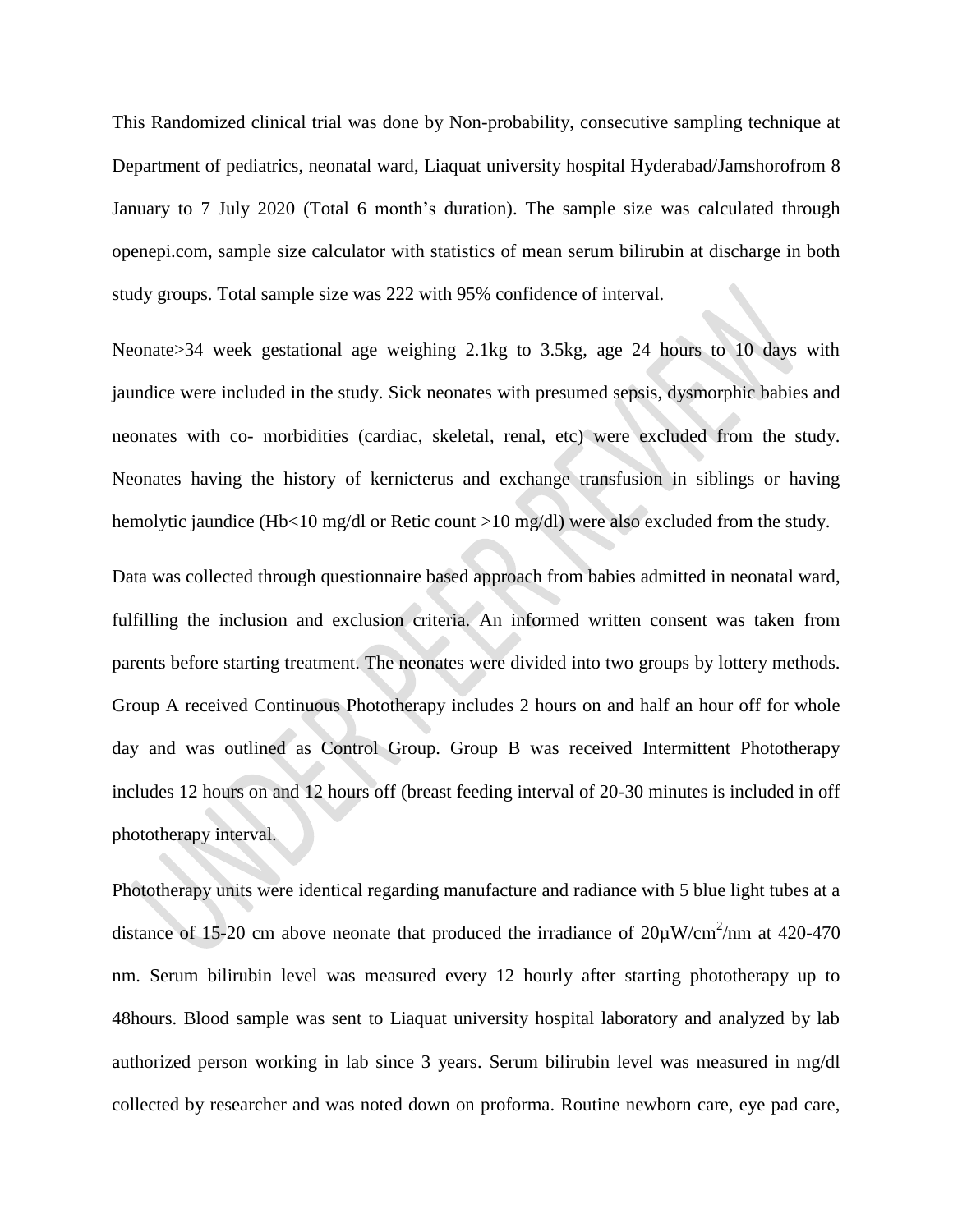monitoring for sign of dehydration (decrease urinary output, dry oral mucosa, and decreaseskin turgidity) and breast feeding counseling was done in every case as per recommended protocol.

The important concerns about personal contact information to be leaked was extremely low because the confidentiality of patient was the first priority, the information was shared only for health purposes, inconcern with patient health. There was no medical interventions that could cause patient to be offensive.

After collection of data the analysis was conducted by using SPSS software version 23. Mean and standard deviation was calculated for quantitative variables like age, weight and serum bilirubin at start of phototherapy and serum bilirubin up to 48 hours. Qualitative measure like gender was presented as percentage and frequencies. Student t-test was applied to compare the serum bilirubin on different points. Effect modifiers age, weight, gender was controlled through stratification. Post stratification t-test was applied and p value <0.05 was considered significant.

#### **Results:**

There were 222 neonate with jaundice,which were randomly allocated into two groups. Most of the neonate's age were between 2 to 3 days in both groups. The average age of the neonates was 2.56±1.77days and weight of the neonates was 2.93±0.45 kg. Mean age, weight and Serum bilirubin at start of phototherapy with respect to groups is reported in table 1. There were 130(58.6%) male and 92(41.4%) female.

In this study, the reduction of bilirubin level in both groups 12, 24, 36, 48 hour and at discharged after treatments were not significant. The mean bilirubin after 12, 24, 36 and 48 hours and at discharge in intermittent phototherapy group (group B) was  $14.77 \pm 1.35$ ,  $12.55 \pm 1.39$ ,  $11.15\pm1.62$  9.02 $\pm$ 0.89 and 8.19 $\pm$ 1.48 respectively while in continuous phototherapy (group A) it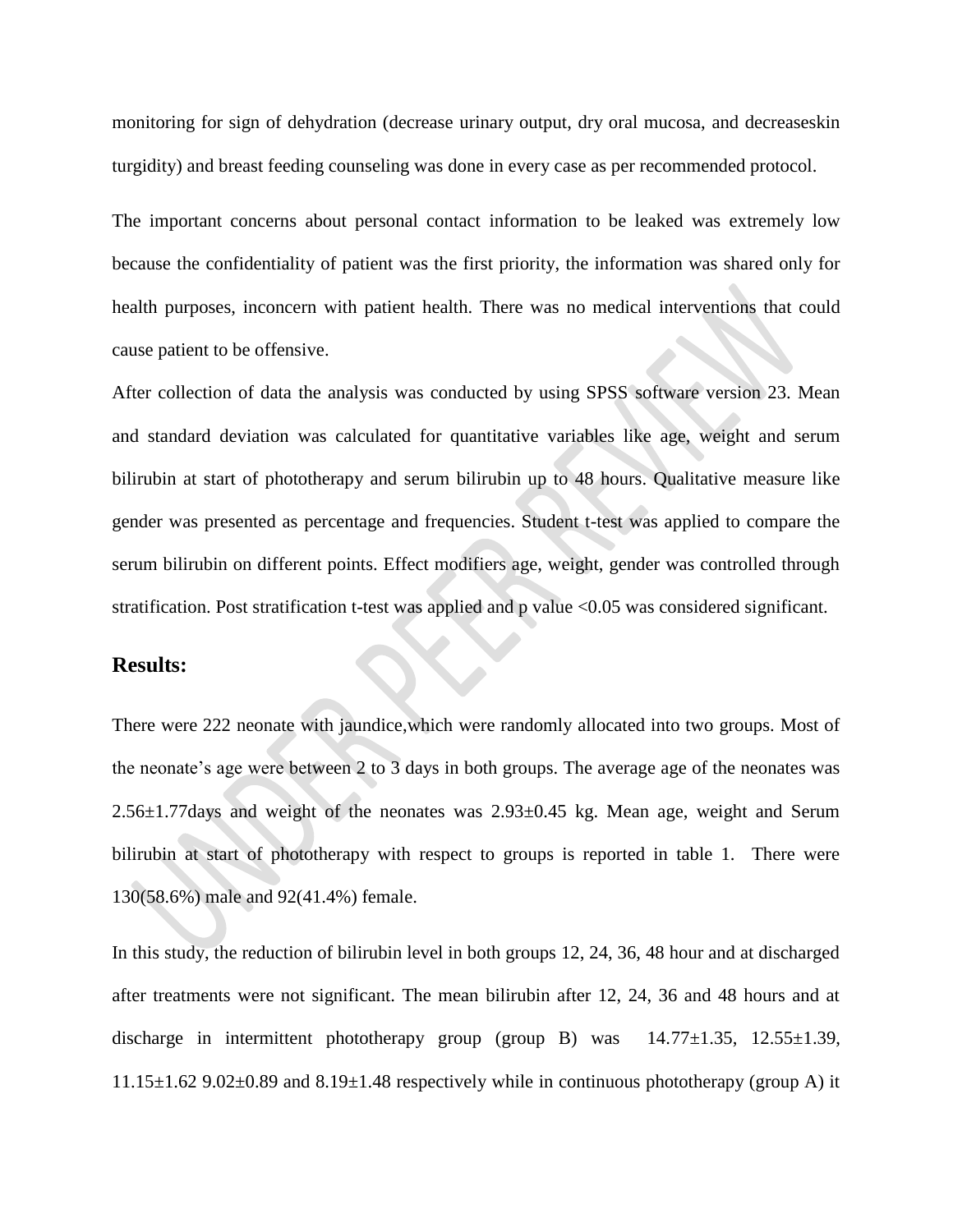was  $14.71 \pm 1.37$ ,  $12.52 \pm 1.44$ ,  $11.05 \pm 1.46$ ,  $8.98 \pm 1.03$  and  $8.04 \pm 1.48$  respectively as presented in table 2.

Stratification analysis was performed to control the effect of age, gender and weight and observed that for above and equal 1 day, 2-3 days and above 3 days of neonate, there were insignificant difference between groups (table 3 ). Mean bilirubin level between groups overtime was also not statistically significant for male and female as shown in table 4. Mean bilirubin was also observed between group by weight of the neonates and found that effect of weight at 48 hours was significant in those neonates who had more than 2.9 kg as shown in table 5.

### TABLE 1

#### DESCRIPTIVE STATISTICS OF CHARACTERISTICS OF PATIENTS BY GROUPS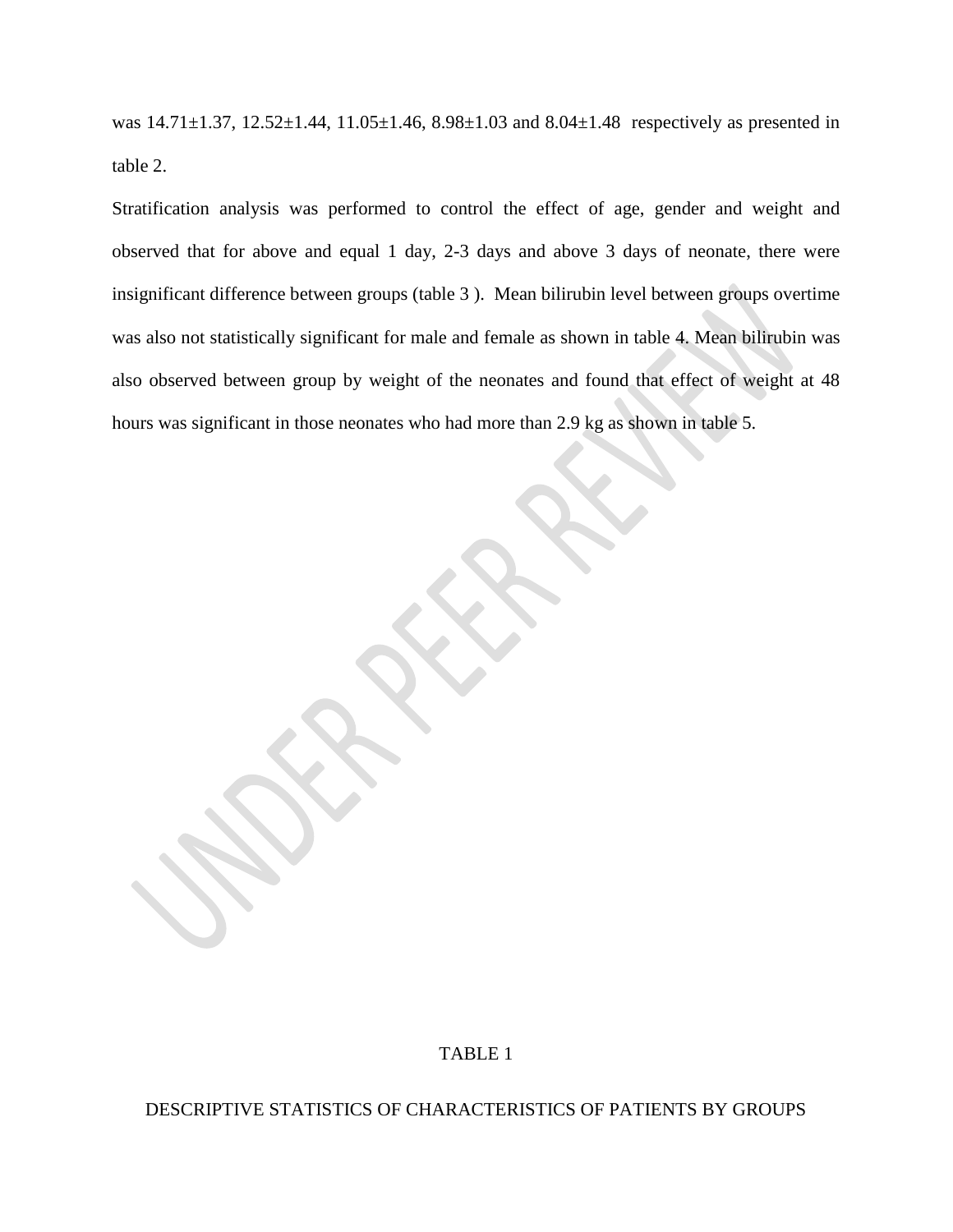|                                             |       | <b>Group A</b> | <b>Group B</b> |           |  |
|---------------------------------------------|-------|----------------|----------------|-----------|--|
| <b>Variables</b>                            |       | $n=111$        | $n=111$        |           |  |
|                                             |       | Std.           |                | Std.      |  |
|                                             | Mean  | Deviation      | Mean           | Deviation |  |
| Age (days4                                  | 2.56  | 1.77           | 2.16           | 1.27      |  |
| Weight (kg)                                 | 2.93  | 0.45           | 2.91           | 0.50      |  |
| Serum bilirubin at start<br>of phototherapy | 17.22 | 0.93           | 17.2           | 0.84      |  |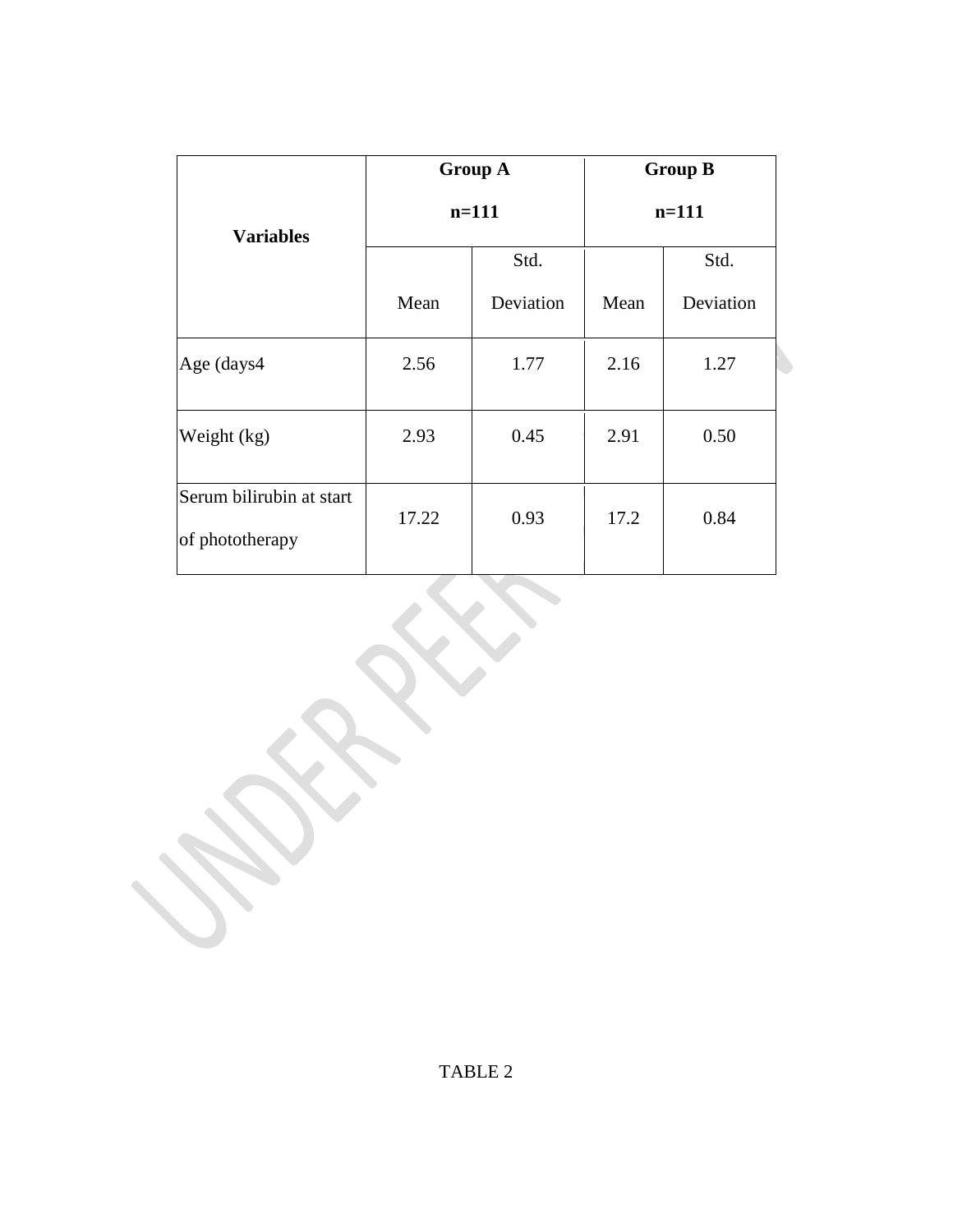| <b>COMPARISON OF SERUM BILIRUBIN BETWEEN GROUPS OVERTIME</b> |  |  |  |  |
|--------------------------------------------------------------|--|--|--|--|
|--------------------------------------------------------------|--|--|--|--|

|                          |         | Group A   | Group B |           | P-Value |
|--------------------------|---------|-----------|---------|-----------|---------|
| Serum bilirubin          | $n=111$ |           | $n=111$ |           |         |
|                          |         | Std.      |         | Std.      |         |
|                          | Mean    | Deviation | Mean    | Deviation |         |
| At start of phototherapy | 17.22   | 0.93      | 17.22   | 0.84      | 0.99    |
| 12h                      | 14.71   | 1.37      | 14.77   | 1.35      | 0.77    |
| 24h                      | 12.52   | 1.44      | 12.55   | 1.39      | 0.89    |
| 36h                      | 11.05   | 1.46      | 11.15   | 1.62      | 0.63    |
| 48h                      | 8.98    | 1.03      | 9.02    | 0.89      | 0.74    |
| At discharged            | 8.04    | 1.48      | 8.19    | 1.48      | 0.46    |

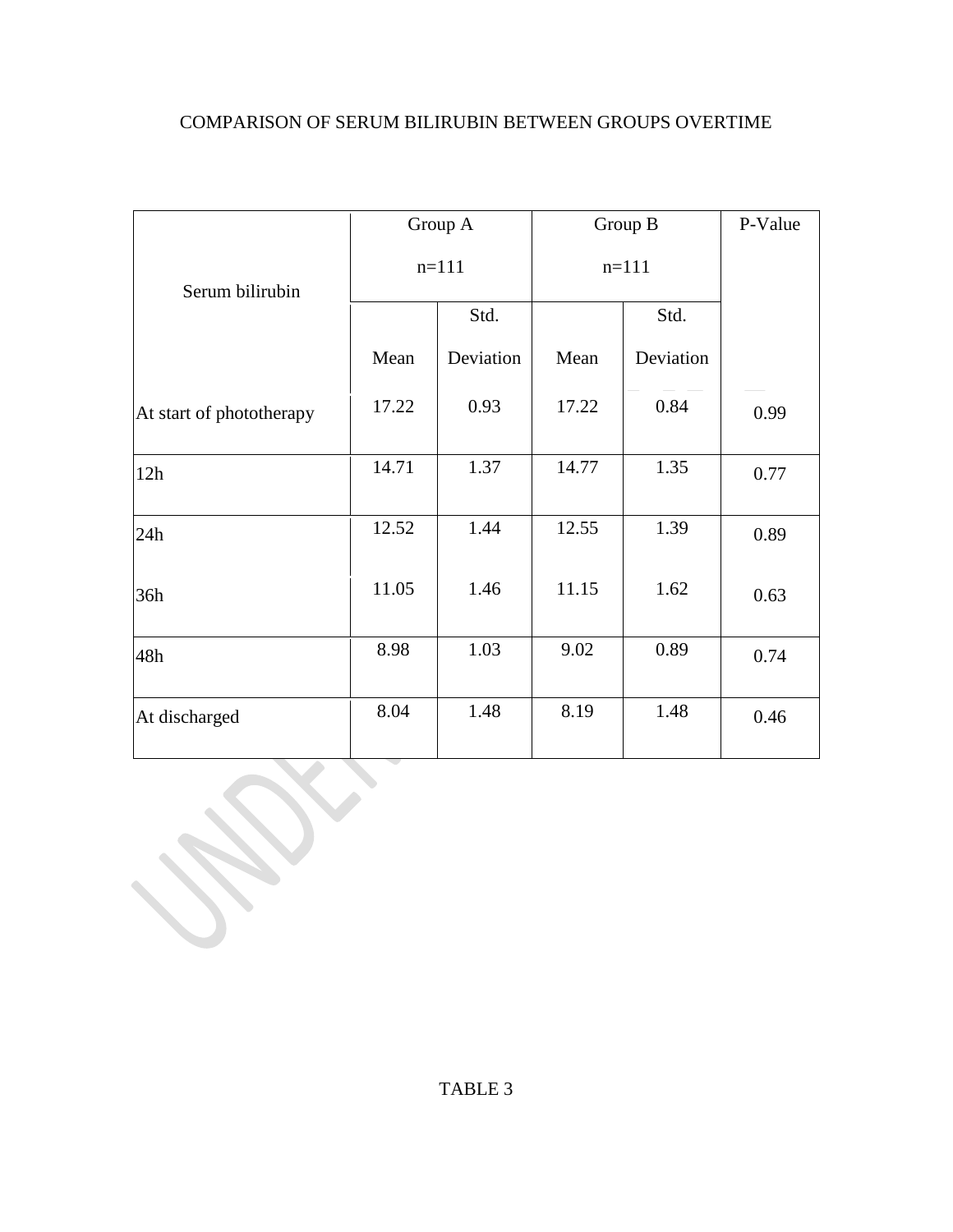## COMPARISON OF SERUM BILIRUBIN BETWEEN GROUPS OVERTIME FOR

## NEONATES AGE ABOVE AND

# $EQUAL >=1$  DAYS

|                          |        | Group A   | Group B  |           | P-Value |
|--------------------------|--------|-----------|----------|-----------|---------|
| Serum bilirubin          | $n=30$ |           | $n = 33$ |           |         |
|                          |        | Std.      |          | Std.      |         |
|                          | Mean   | Deviation | Mean     | Deviation |         |
| At start of phototherapy | 16.52  | 1.03      | 16.80    | 0.67      | 0.204   |
| 12h                      | 13.28  | 0.88      | 13.49    | 0.62      | 0.286   |
| 24h                      | 11.26  | 0.84      | 11.49    | 0.58      | 0.200   |
| 36h                      | 10.07  | 0.88      | 10.35    | 0.52      | 0.136   |
| 48h                      | 9.04   | 1.16      | 9.34     | 0.41      | 0.174   |
| At discharged            | 8.20   | 1.73      | 8.59     | 1.26      | 0.308   |

# TABLE 4

**SEP**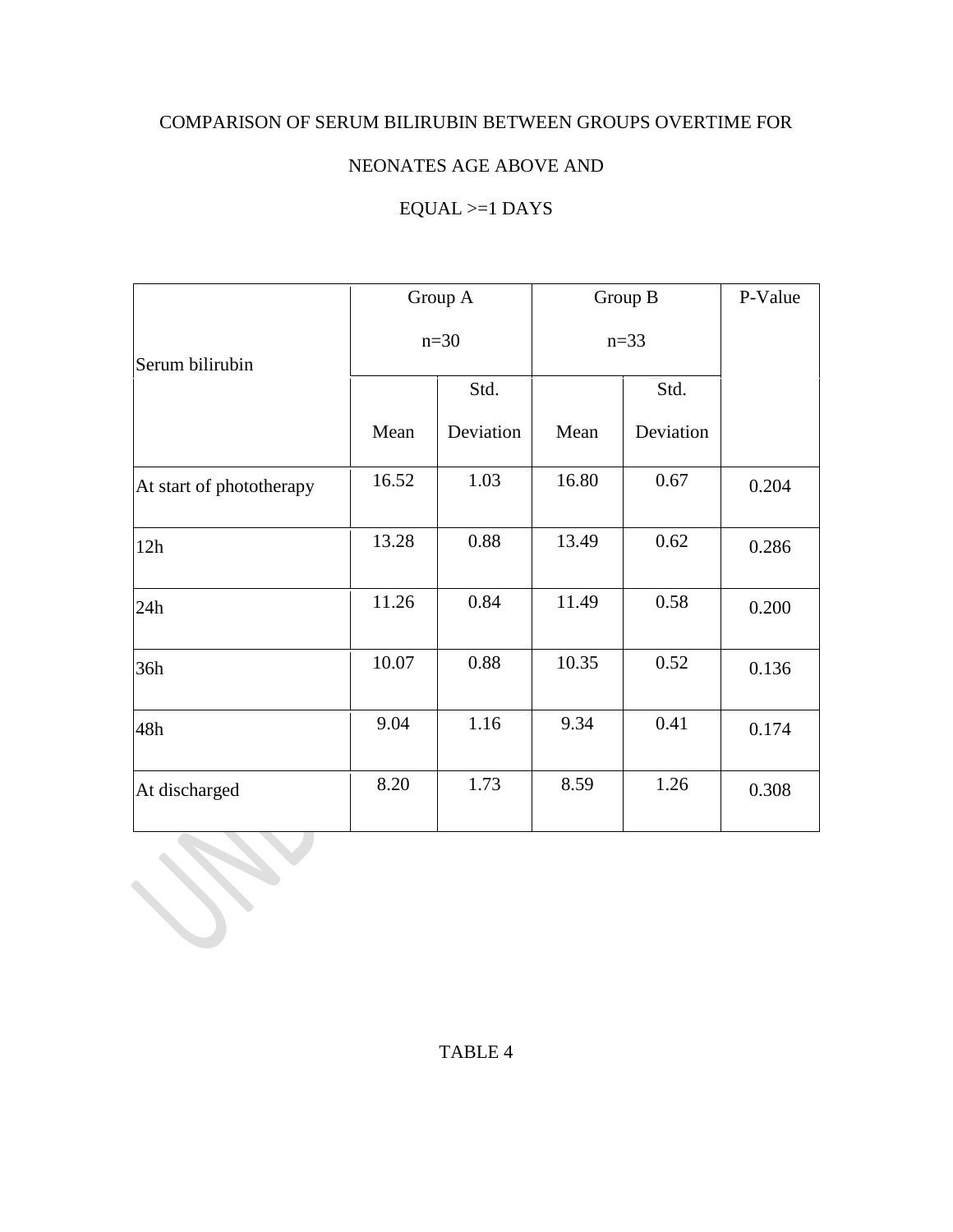## COMPARISON OF SERUM BILIRUBIN BETWEEN GROUPS OVERTIME FOR

# NEONATES AGE 2 TO 3 DAYS

|                          |        | Group A   | Group B |           | P-Value |
|--------------------------|--------|-----------|---------|-----------|---------|
| Serum bilirubin          | $n=61$ |           | $n=65$  |           |         |
|                          |        | Std.      |         | Std.      |         |
|                          | Mean   | Deviation | Mean    | Deviation |         |
| At start of phototherapy | 17.55  | 0.63      | 17.41   | 0.82      | 0.270   |
| 12h                      | 15.20  | 0.90      | 15.31   | 1.11      | 0.557   |
| 24h                      | 12.87  | 0.94      | 12.97   | 1.19      | 0.592   |
| 36h                      | 11.44  | 0.96      | 11.67   | 1.57      | 0.343   |
| 48h                      | 9.07   | 0.72      | 9.03    | 0.91      | 0.821   |
| At discharged            | 8.30   | 1.21      | 8.29    | 1.44      | 0.977   |

**Contract Contract Contract**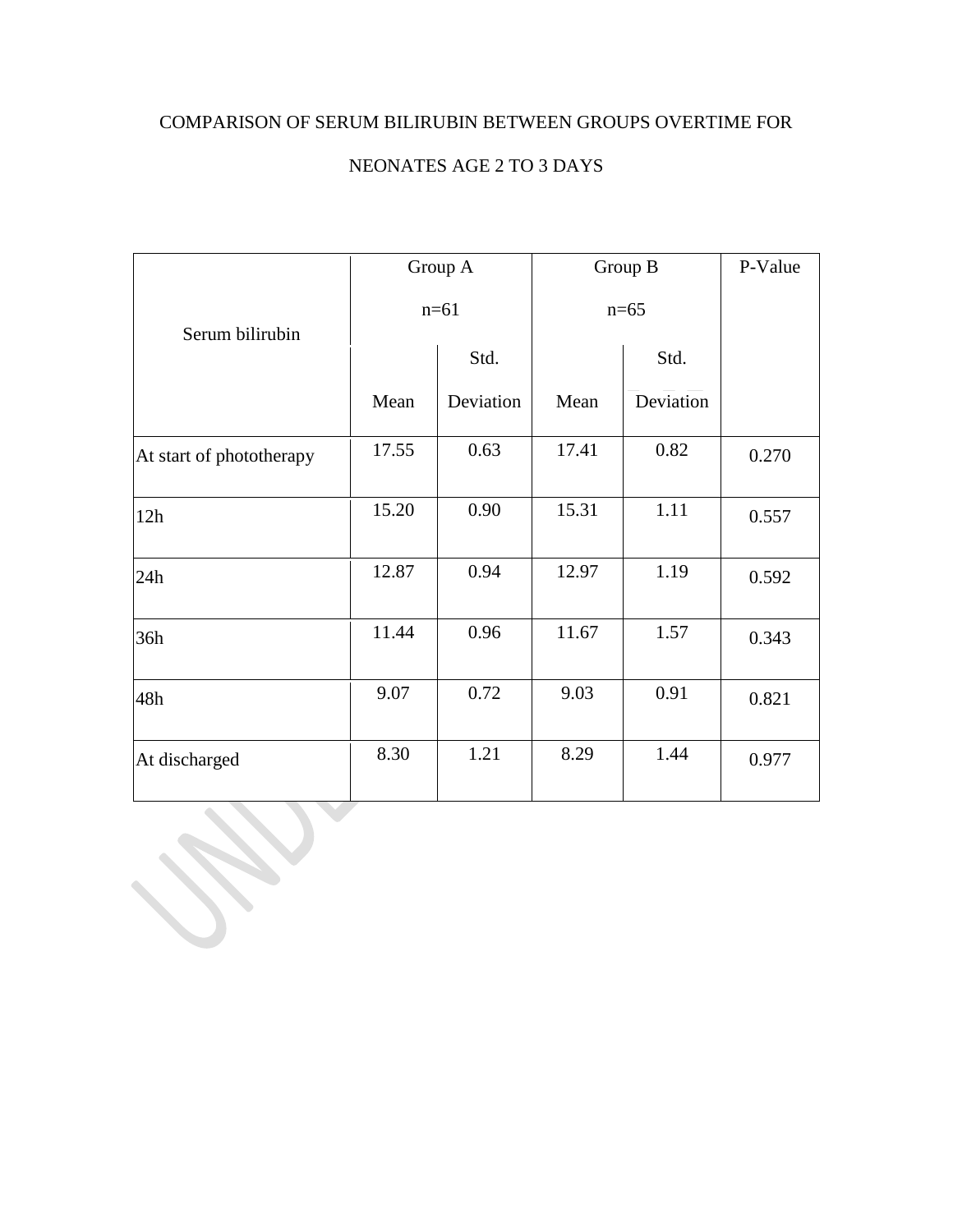#### TABLE 5

# COMPARISON OF SERUM BILIRUBIN BETWEEN GROUPS OVERTIME FOR

|                          |        | Group A   | Group B |           | P-Value |
|--------------------------|--------|-----------|---------|-----------|---------|
| Serum bilirubin          | $n=20$ |           | $n=13$  |           |         |
|                          |        | Std.      |         | Std.      |         |
|                          | Mean   | Deviation | Mean    | Deviation |         |
| At start of phototherapy | 17.26  | 0.99      | 17.35   | 1.03      | 0.801   |
| 12h                      | 15.37  | 1.64      | 15.29   | 1.67      | 0.902   |
| 24h                      | 13.37  | 2.12      | 13.11   | 2.23      | 0.741   |
| 36h                      | 11.32  | 2.47      | 10.62   | 2.57      | 0.438   |
| 48h                      | 8.61   | 1.49      | 8.14    | 1.14      | 0.346   |
| At discharged            | 7.01   | 1.43      | 6.62    | 1.25      | 0.427   |

### NEONATES AGE ABOVE 3 DAYS

# **DISCUSSION**

Jaundice becomes detectable to the naked eye when the total serum bilirubin level exceeds about 85μmo (5mg/100ml) and most babies become visibly jaundiced in the first week of life. Jaundice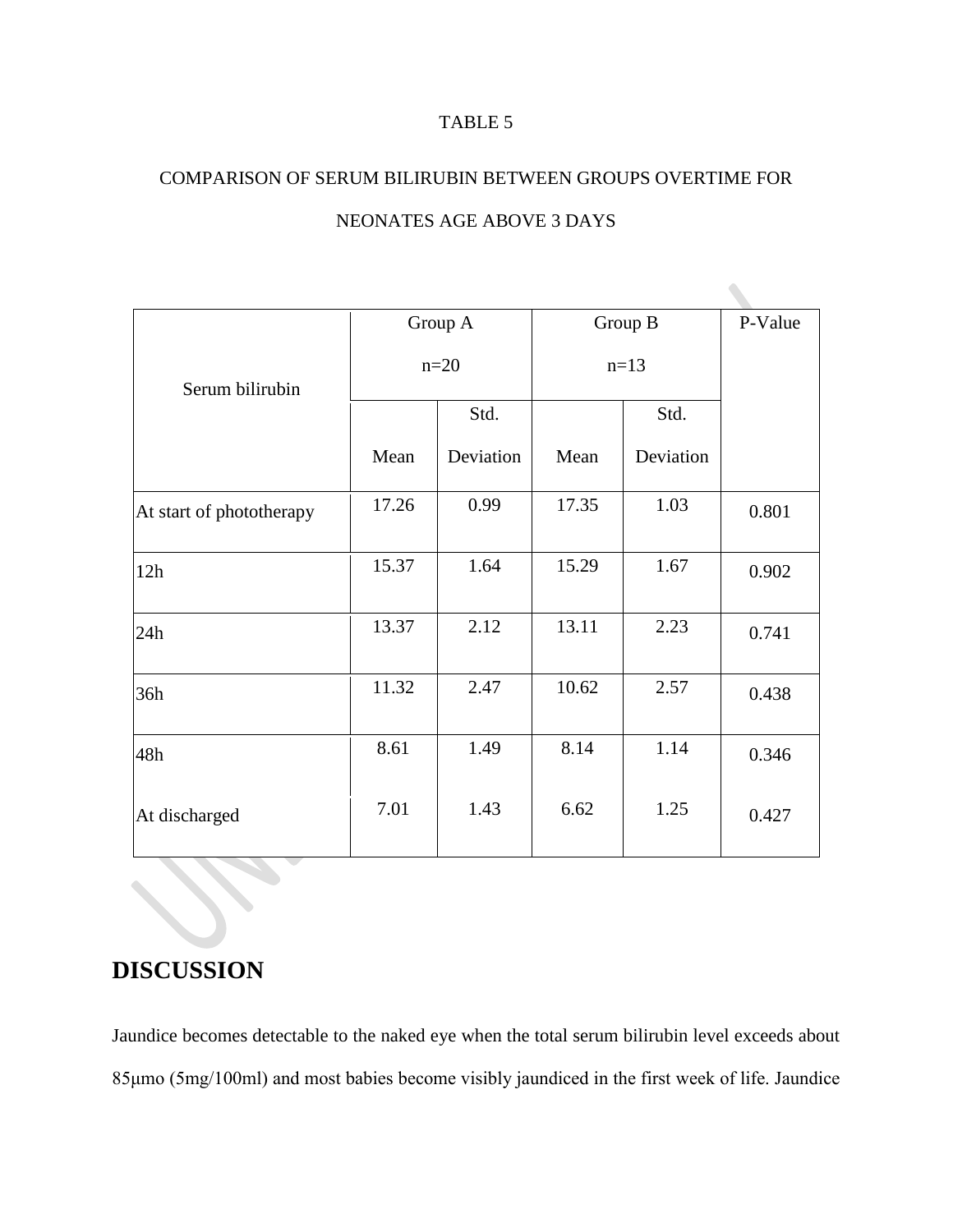is only really 'actionable' in the otherwise healthy term baby when the level exceeds 340μmo  $(20mg/100m)$  and potentially dangerous when it exceeds  $43\mu$ mo  $(25mg/100m)$ . Approximately 60% of full‑term infants and 80% of premature infants develop jaundice due to hyperbilirubinemia during neonatal period. Also 5-10% of them require treatment by phototherapy (8)

In this study the average age of the neonates was  $2.56 \pm 1.77$  days and weight of the neonates was 2.93±0.45 kg. The difference between the mean decreases in serum bilirubin of both groups was statistically not significant. In this study, the reduction of bilirubin level in both groups 12, 24, 36, 48 hour and at discharged after treatments were not significant. The results of this study were similar to a systemic review and meta-analysis study in which intermittent phototherapy and continuous phototherapy were equally effective in reducing the total serum bilirubin<sup>(9)</sup>. In another international study there was no significant difference in serum bilirubin levels between continuous and intermittent phototherapy groups at 24, 48 and 72 h after treatment (P $>0.050$ )<sup>(10)</sup>

A randomized controlled trial was done in Iran that showed that, intermittent phototherapy was as effective as continuous phototherapy to treat icteric full-term neonates. . The rate of serum bilirubin cessationin the two groups was similar after  $36$  hours<sup>(11)</sup>. In an Indian study theintermittent phototherapy was as efficacious as the continuous phototherapy, the mean age on admission was 76 hours and 77 hours in continuous phototherapy group and intermittent phototherapy groups respectively. Mean TSB at 12, 24, 48 hours were  $13.26 \pm 2.4$  mg/dl,  $10.8 \pm 10.8$ 1.72 mg/dl, 10.16  $\pm$  0.95 mg/dl respectively for continuous and 12.6  $\pm$  1.65 mg/dl, 10.04  $\pm$  1.8 mg/dl, 9.1  $\pm$  0.66 mg/dl respectively for intermittent group (p < 0.05)<sup>(12)</sup>. In another similar Indian study the difference between the mean age, mean baseline bilirubin, mean follow-up bilirubin, and the mean decrease in bilirubin for both the groups was statistically not significant<sup> $(13)$ </sup>.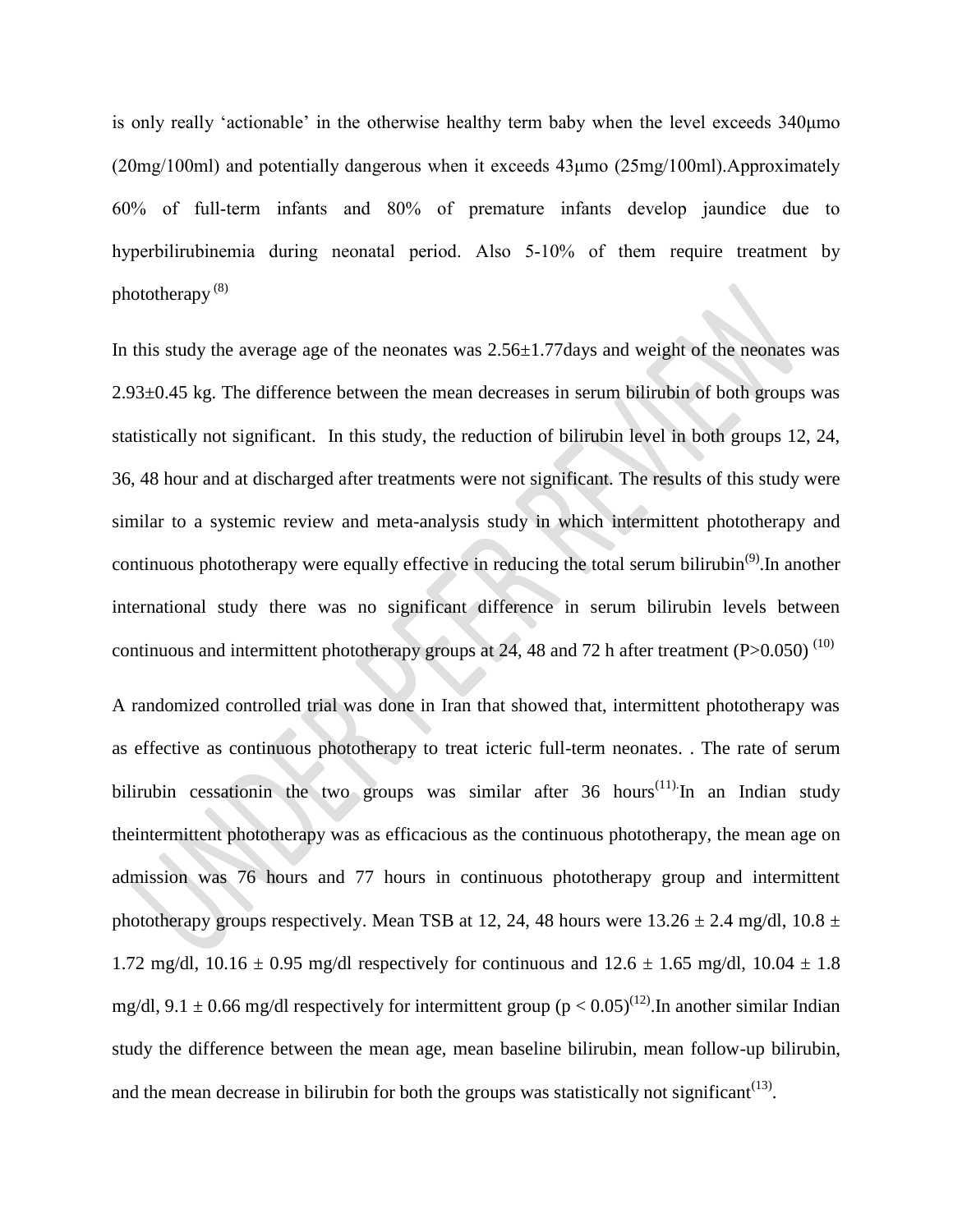In an international study the length of hospital stay was  $2.3 \pm 0.60$  and  $2.46 \pm 0.93$  days in the continuous and intermittent groups, respectively  $(P=0. 516)$  and there was no significant differences between them in respect of decrease in serum bilirubin  $(14)$ 

#### **CONCLUSION**

Our study concluded that Intermittent and continuous phototherapies are found to be equally effective. So because of additional benefits as it can help in reduction of hospital stay, staff burden and promotion of breast feeding, intermittent phototherapy can be adopted as a routine procedure instead of continuous phototherapy in neonatal care units, however, it needs to be confirmed by largescale Randomized Control Trials.

#### References

- 1. Stoicescu M. General Medical Semiology Guide Part I. Academic Press; 2019 Nov 22.
- 2. Mitra S, Rennie J. Neonatal jaundice: aetiology, diagnosis and treatment. British Journal of Hospital Medicine. 2017 Dec 2; 78(12):699-704.
- 3. Tikmani SS, Warraich HJ, Abbasi F, Rizvi A, Darmstadt GL, Zaidi AK. Incidence of neonatal hyperbilirubinemia: a population‐based prospective study in Pakistan. Tropical Medicine & International Health. 2010; 15(5):502-7.
- 4. Tripathi N, Jialal I. Conjugated Hyperbilirubinemia. StatPearls [Internet]. 2020 Aug 25.
- 5. Watchko JF. Neonatal indirect hyperbilirubinemia and kernicterus. InAvery's Diseases of the Newborn 2018 Jan 1 (pp. 1198-1218). Elsevier.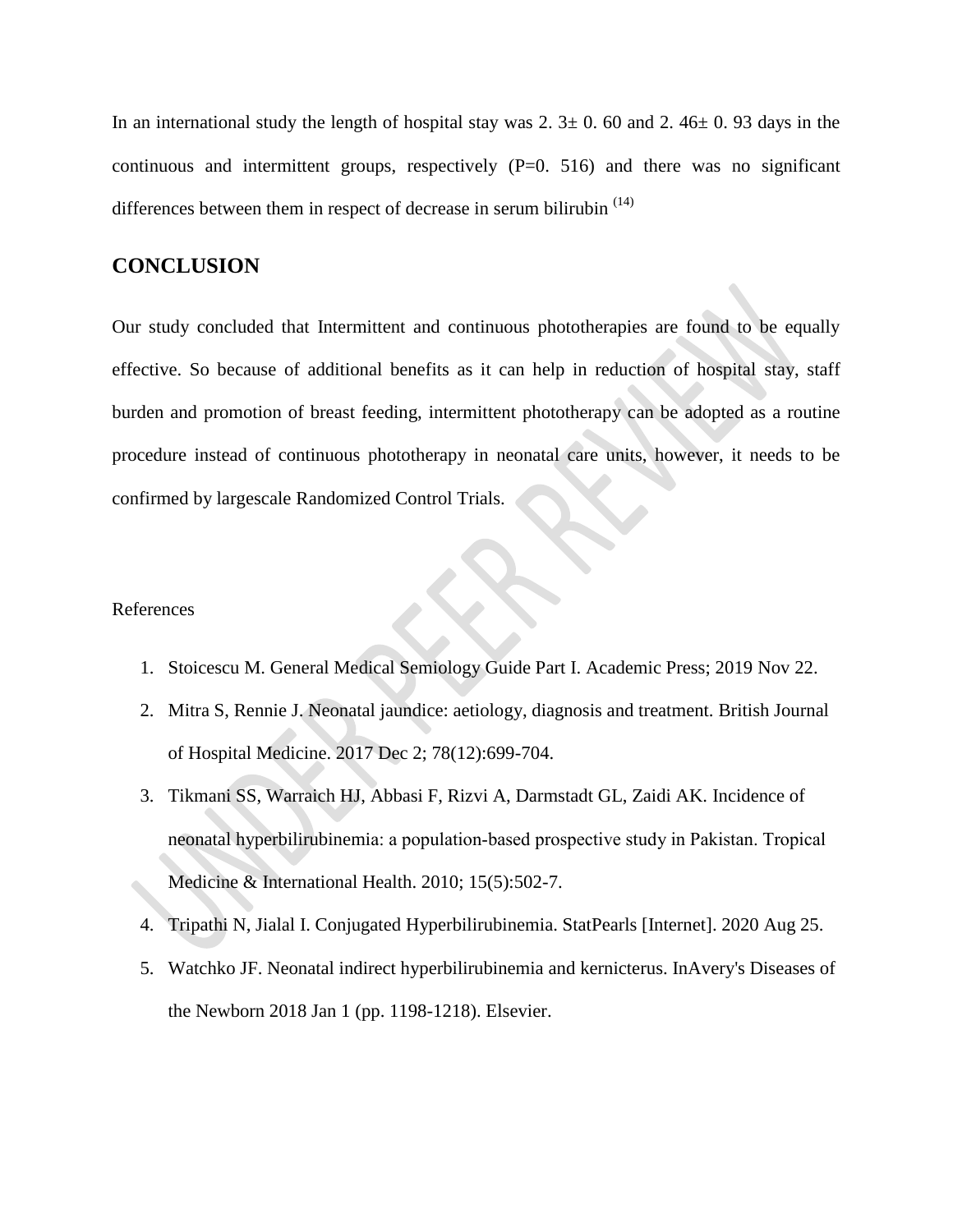- 6. Anand P, Gopalakrishnan S, Sachdeva A, Sahoo T, Sivanandan S. Screening, prevention, and management of neonatal hyperbilirubinemia. Journal of Neonatology. 2020; 34(3):153-69.
- 7. Raikes AC, Killgore WD. Potential for the development of light therapies in mild traumatic brain injury. Concussion. 2018; 3(3):CNC57.
- 8. Shaw D. Neonatal jaundice. Inx Pharm: The Comprehensive Pharmacology Reference 2007 (pp. 1-4). Elsevier Inc...
- 9. Chu L, Xue X, Qiao J. Efficacy of Intermittent Phototherapy versus Continuous Phototherapy for Treatment of Neonatal Hyperbilirubinaemia: A Systematic Review and Meta-analysis. Journal of Advanced Nursing. 2021; 77(1):12-22.
- 10. Zhou S, Wu X, Ma A, Zhang M, Liu Y. Analysis of therapeutic effect of intermittent and continuous phototherapy on neonatal hemolytic jaundice. Experimental and therapeutic medicine. 2019; 17(5):4007-12.
- 11. Taheritafti R, Taheritafti M. Comparison of Intermittent and Continuous Phototherapy to Treat Non-hemolytic Moderate Hyperbilirubinemia in Term Infants-A Randomized, Controlled Trial. Biomedical Journal of Scientific & Technical Research. 2020; 24(2):18065-70.
- 12. Patil MM, Gowthami GS, Bijapure HR, Sajjan AK, Kalyanshettar SS, Patil SV. Continuous vs Intermittent Phototherapy in the Management of Non-Haemolytic Neonatal Hyperbilirubinemia-A Randomised Non-Inferiority Study. Journal of Nepal Paediatric Society. 2020; 40(3):185-9.